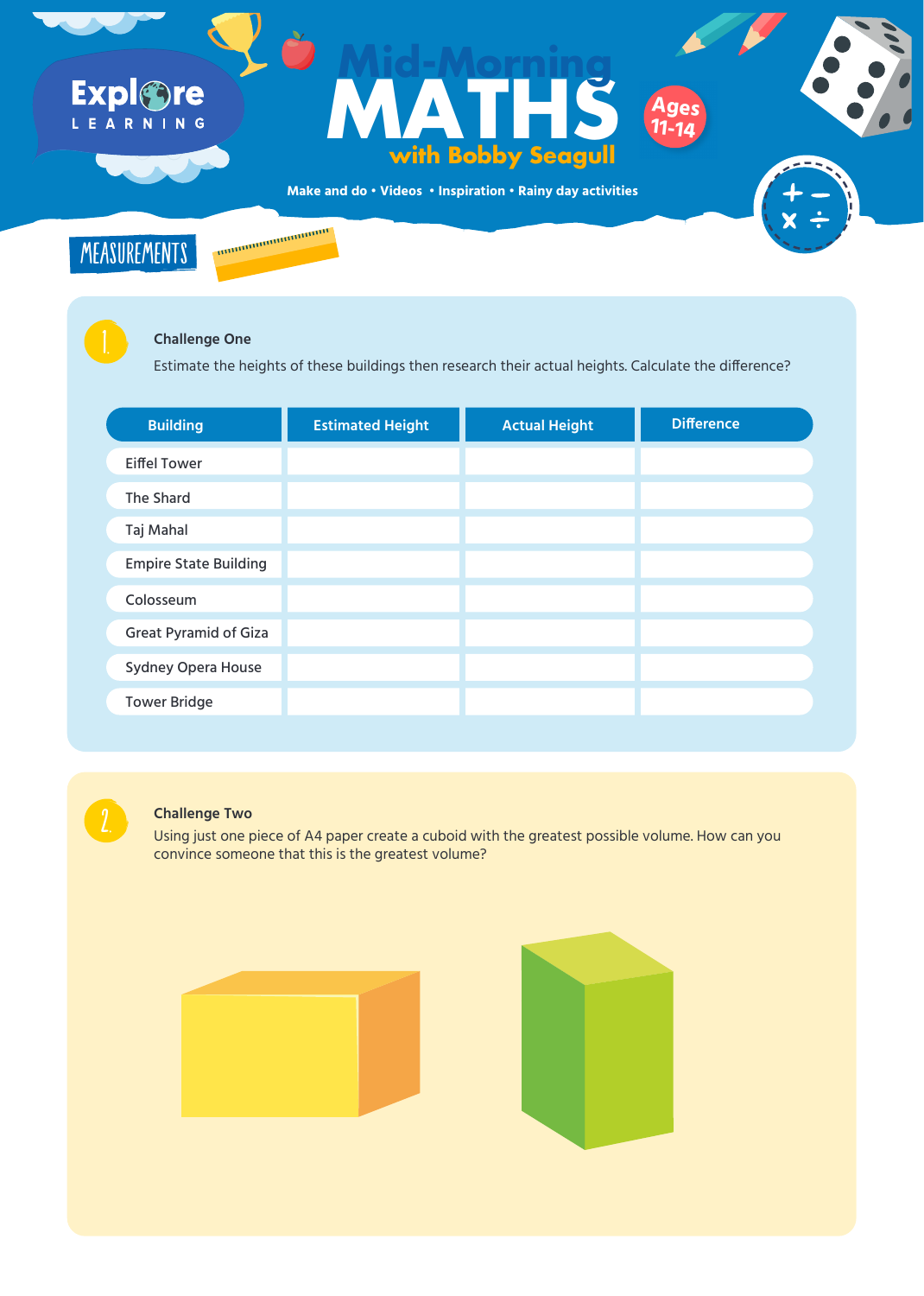# $\mathbf{Q}$ o Expl©re

With Bobby Seegul<br>and do · Videos · Inspiration · Rainy day activities **with Bobby Seagull THS Mid-Morning**

**Ages 11-14**

**Make and do • Videos • Inspiration • Rainy day activities**

### **MEASUREMENTS**



### **Challenge Three**

Draw equilateral, right angled triangles with side lengths of 1cm, 2cm, 3cm, 4cm and 5cm.

- a) What are their areas?
- b) Is there a link between the amount you enlarge the length by and the increased area?
- c) What would the area of the 6th and 11th triangle in this pattern be?

**Award-winning maths and English tuition for fearless learners**

**www.GreatLittleMinds.com www.GreatLittleMinds.com**

## **explorelearning.co.u<sup>k</sup>**